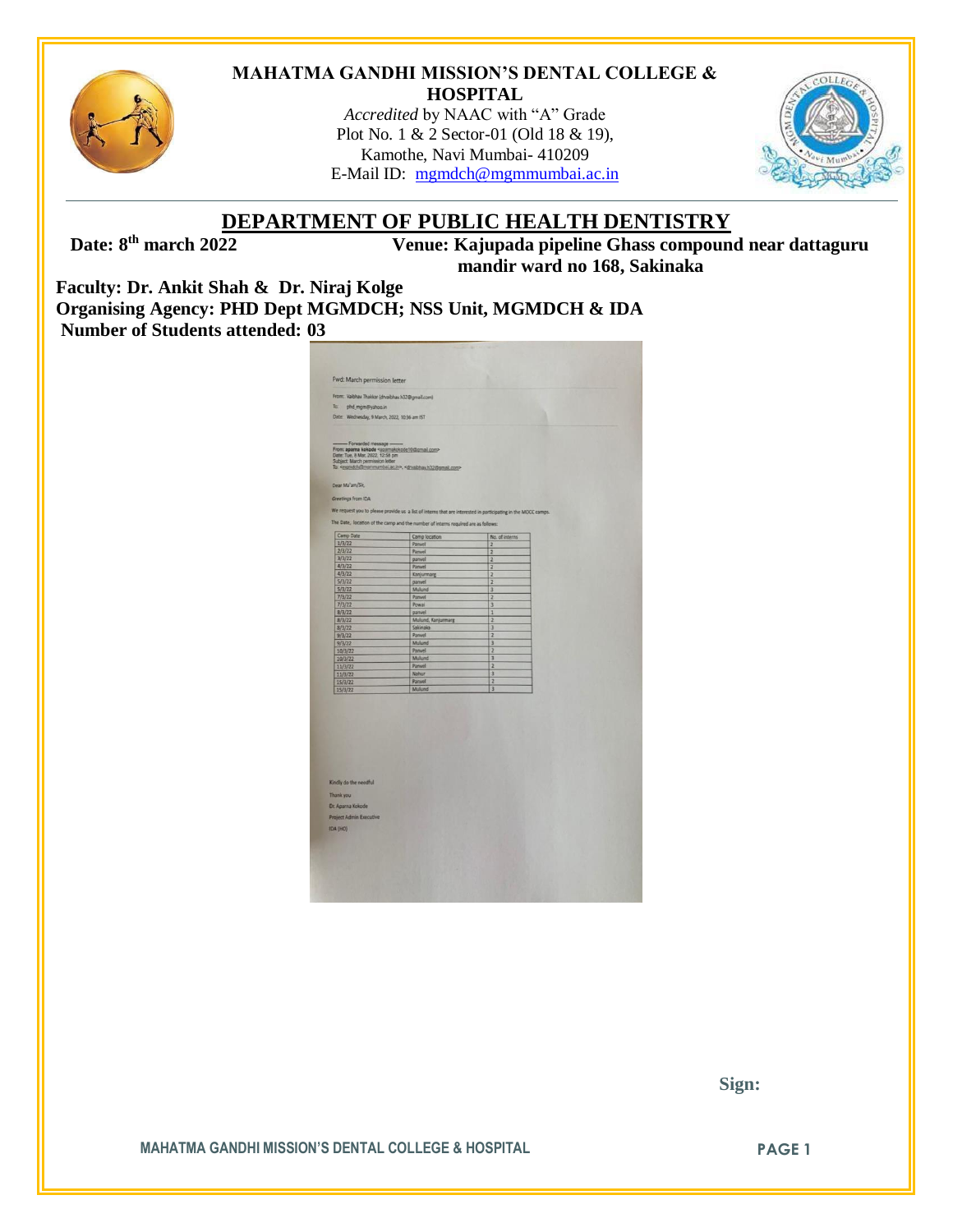## **Dental Treatment Utilization Awareness camp -' Passive Smoking'at Kajupada pipeline Ghass compound near dattaguru mandir ward no 168**

 MGM Dental College in association with IDA constantly takes efforts of extending the oral health care to the community. The oral care initiative was also extended to patients at **Kajupada pipeline Ghass compound near dattaguru mandir ward no 168** with the intention of creating awareness and providing oral health care to the patients.

### **Aim and objective:**

- 1. To assess the oral health status of patients and to provide necessary Dental treatment.
- 2. To educate them and create awareness about oral health.

#### **Method**:

A type III examination was carried out with the use of mouth mirror and probe in day light. All the patients were assessed for oral health status and were explained the need to get the problems corrected. The patients were made aware of the existing dental problems and preventive measures were explained.

**Observations:** A total of 41 patients were examined for various dental problems. Those requiring extensive treatment were referred to MGM Dental College and Hospital, Kamothe.

| <b>Condition</b> | No. of      | Percentage     |
|------------------|-------------|----------------|
|                  | individuals | $\frac{6}{10}$ |
| Dental caries    | 10          | 24.3%          |
| Gingivitis       | 12          | 29.2%          |
| Missing          | 11          | 26.8%          |
| Malocclusion     |             | $19.5\%$       |

#### **Oral health status:**



#### **Interpretation and conclusion:**

 **Dental caries is the most common problem among the patients followed by gingivitis.**

**Oral health education and prevention strategies should be implemented in order to reduce the disease burden among these patients.**

 **Sign:**

**MAHATMA GANDHI MISSION'S DENTAL COLLEGE & HOSPITAL PAGE 2**